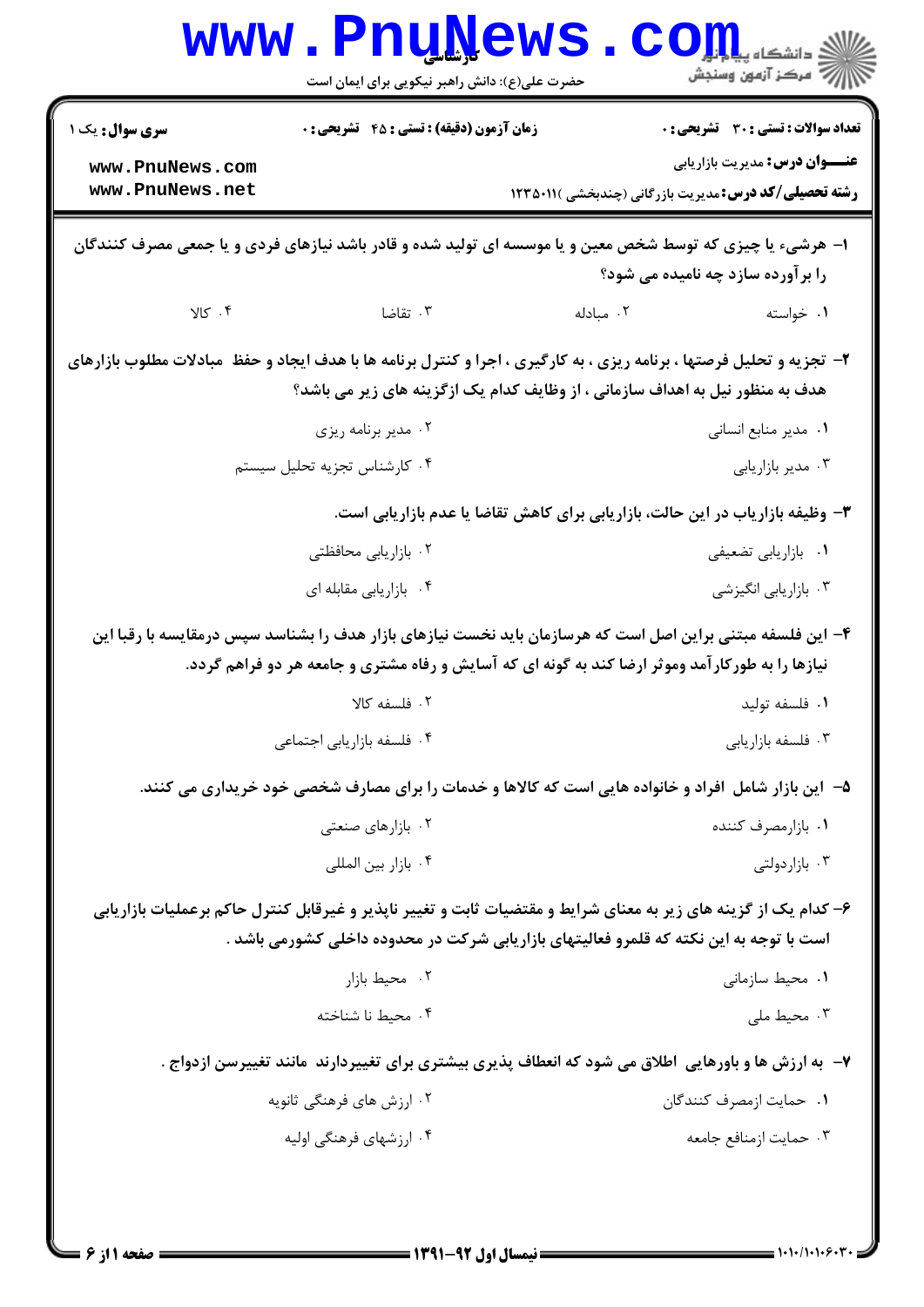|                                    | <b>WWW.PNUNEWS</b><br>حضرت علی(ع): دانش راهبر نیکویی برای ایمان است                                          |                     | COIL S<br>/// مرکز آزمون وسنجش                                                                                                                                                       |
|------------------------------------|--------------------------------------------------------------------------------------------------------------|---------------------|--------------------------------------------------------------------------------------------------------------------------------------------------------------------------------------|
| <b>سری سوال : ۱ یک</b>             | زمان آزمون (دقیقه) : تستی : 45 آتشریحی : 0                                                                   |                     | <b>تعداد سوالات : تستي : 30 ٪ تشريحي : 0</b>                                                                                                                                         |
| www.PnuNews.com<br>www.PnuNews.net |                                                                                                              |                     | <b>عنـــوان درس:</b> مدیریت بازاریابی<br><b>رشته تحصیلی/کد درس:</b> مدیریت بازرگانی (چندبخشی )۲۳۵۰۱۱ (                                                                               |
|                                    |                                                                                                              |                     | ۸– اکثر شرکتهای بزرگ امروزی در بدو ورود به بازار از کدام یک از روشهای بازاریابی استفاده نموده و برای همه مشتریان<br>خود فقط یک نوع کالا عرضه می کنند؟                                |
|                                    | ۰۲ بازاریابی متمرکز                                                                                          |                     | ٠١ بازاريابي انبوه                                                                                                                                                                   |
|                                    | ۰۴ بازاریابی هدفدار                                                                                          |                     | ۰۳ بازاریابی تفکیکی                                                                                                                                                                  |
|                                    | ۹- « مناسبت ها و موقعیت ها »، « میزان مصرف »، « وضعیت وفاداری» و « عقیده و نگرش مردم نسبت به کالا » از انواع |                     | متغیرهای کدام یک از معیارها و ضوابط تقسیم بازار می باشند؟                                                                                                                            |
|                                    | ۰۲ تقسیم بندی جمعیتی                                                                                         |                     | ٠١ تقسيم بندي رواني                                                                                                                                                                  |
|                                    | ۰۴ تقسیم بندی جغرافیایی                                                                                      |                     | ۰۳ تقسیم بندی رفتاری                                                                                                                                                                 |
|                                    |                                                                                                              |                     | ۱۰- زمانی که شرکتی ، کالای جدیدی را به بازار عرضه می کند و محصول عرضه شده در ابتدای منحنی عمر خود (مرحله<br>معرفی) قرار دارد استفاده از کدام یک ازاستراتژی های بازاریابی مفیدتر است؟ |
|                                    | ۰۲ استراتژی بازاریابی غیرتفکیکی                                                                              |                     | ۰۱ استراتژی بازاریابی تفکیکی                                                                                                                                                         |
|                                    | ۰۴ استراتژی بازاریابی متفاوت                                                                                 |                     | ۰۳ استراتژی بازاریابی غیرمتمرکز                                                                                                                                                      |
|                                    | موسسه گشوده و به آن می بالند و موفقیت موسسات را در دنیای کنونی ضمانت می کنند .                               |                     | 11– این اشخاص کسانی هستند که از فرط خوشحالی به جهت رفتار شایسته و خدمات ارزشمند شرکت ، زبان به تحسین                                                                                 |
| ۰۴ مشتريان شيفته                   | ۰۳ مشتریان ما                                                                                                | ۰۲ مدیران بازاریابی | ۰۱ کارکنان فردی                                                                                                                                                                      |
|                                    | هیچ کسی خواهان و متقاضی آن نبوده و حتی وجود چنین کالا و خدمتی به ذهنشان هم خطور نکرده باشد .                 |                     | ۱۲– این نوع از بازاریابی دلیرانه ترین نوع بازاریابی است، هنگامی که شرکتی ، محصولی را به بازار عرضه نماید که قبل از آن                                                                |
|                                    | ۰۲ بازاریابی نیازآفرین                                                                                       |                     | ۰۱ بازاریابی واکنشی                                                                                                                                                                  |
|                                    | ۰۴ بازاریابی انفعالی                                                                                         |                     | ۰۳ بازاریابی پیش بینی                                                                                                                                                                |
|                                    |                                                                                                              |                     | ۱۳- « فرآیند تصمیم گیری خریدار و صفات و ویژگی های مصرف کننده » جزء کدام یک ازمراحل فرآیند رفتار مصرف کننده<br>می باشد ؟                                                              |
|                                    | ۰۲ محرکهای بازاریابی                                                                                         |                     | ۰۱ محرکهای محیطی                                                                                                                                                                     |
|                                    | ۰۴ عكس العمل خريدار                                                                                          |                     | ۰۳ جعبه سیاه مشتری                                                                                                                                                                   |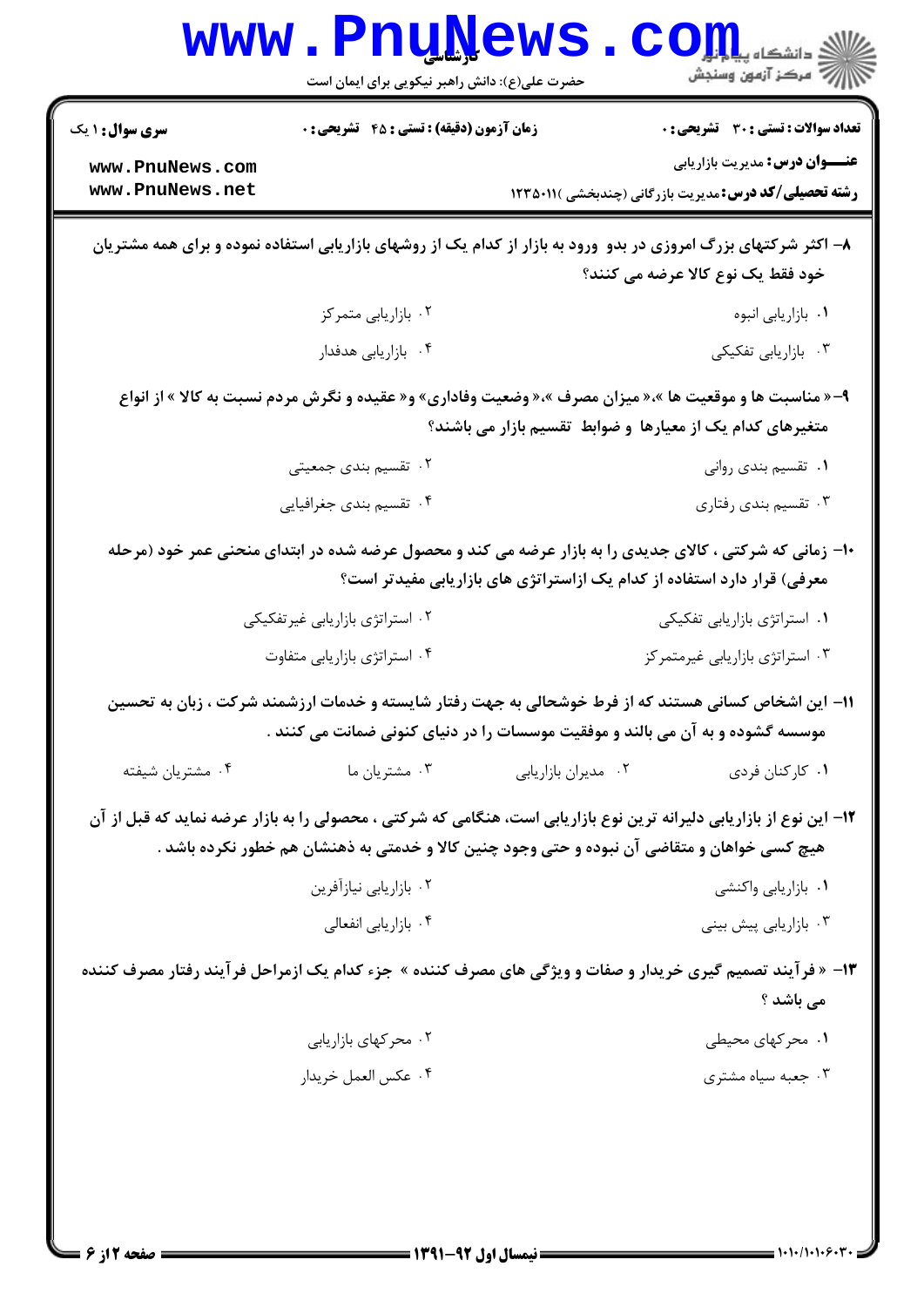| <b>WWW</b>                                                                                                                                                                                                                | <b>Tarth: John Property Property</b><br>حضرت علی(ع): دانش راهبر نیکویی برای ایمان است   |              | د دانشڪاه پ <b>يا جا <del>تو</del></b><br>رِ آھرڪز آزمون وسنڊش                        |  |  |
|---------------------------------------------------------------------------------------------------------------------------------------------------------------------------------------------------------------------------|-----------------------------------------------------------------------------------------|--------------|---------------------------------------------------------------------------------------|--|--|
| <b>سری سوال : ۱ یک</b><br>www.PnuNews.com<br>www.PnuNews.net                                                                                                                                                              | زمان آزمون (دقیقه) : تستی : 45 آتشریحی : 0                                              |              | <b>تعداد سوالات : تستی : 30 ٪ تشریحی : 0</b><br><b>عنـــوان درس:</b> مدیریت بازاریابی |  |  |
| <b>رشته تحصیلی/کد درس:</b> مدیریت بازرگانی (چندبخشی )۲۳۵۰۱۱ (<br>۱۴- به « مجموعه عادات و رفتارهای یک فرد از دید دیگران» و « مجموعه عادات و رفتار و خصائص از دید خود ًفرد » به ترتیب                                       |                                                                                         |              |                                                                                       |  |  |
|                                                                                                                                                                                                                           |                                                                                         |              | چه مي گويند ؟                                                                         |  |  |
|                                                                                                                                                                                                                           | ۰۲ سبک زندگ <i>ی –</i> شخصیت                                                            |              | ۰۱ شخصیت - تصور شخصی                                                                  |  |  |
|                                                                                                                                                                                                                           | ۴.۔ تصور شخصی - شیوه زندگی                                                              |              | ۰۳ تصور شخصی – شخصیت                                                                  |  |  |
| ۱۵– کدام یک ازگزینه های زیر از معایب برآورد بیشتر از میزان واقعی تقاضا می باشد؟                                                                                                                                           |                                                                                         |              |                                                                                       |  |  |
|                                                                                                                                                                                                                           |                                                                                         |              | ۰۱ افزایش مطلوب هزینه ها و افزایش سود شرکت                                            |  |  |
|                                                                                                                                                                                                                           |                                                                                         |              | ۰۲ رضایت کارکنان به جهت کاهش دریافتها                                                 |  |  |
|                                                                                                                                                                                                                           |                                                                                         |              | ۰۳ رضایت مشتریان به خاطر کاهش خدمات و سرویس دهی شرکت                                  |  |  |
|                                                                                                                                                                                                                           |                                                                                         |              | ۰۴ عدم سرمایه گذاری برای توسعه و گسترش شرکت                                           |  |  |
| ۱۶- یکی از مهمترین معیارهای سنجش و اندازه گیری کمی که وضعیت یک موسسه را نسبت به رقبا نشان می دهد و از آن می<br>توان برای اندازه گیری میزان موفقیت یا شکست موسسات به خوبی استفاده نمود ، کدام یک از گزینه های زیر می باشد؟ |                                                                                         |              |                                                                                       |  |  |
| ۰۴ فروش                                                                                                                                                                                                                   | ۰۳ آمیخته بازاریابی                                                                     | ۰۲ بازار هدف | ٠١ سهم بازار                                                                          |  |  |
|                                                                                                                                                                                                                           | ۱۷- یکی از راههای مهم برای دست و پنجه نرم کردن با دنیای غیر قابل پیش بینی کدام می باشد؟ |              |                                                                                       |  |  |
|                                                                                                                                                                                                                           | ۰۲ سازماندهی شرکت                                                                       |              | ۰۱ هدف گذاری                                                                          |  |  |
|                                                                                                                                                                                                                           | ۰۴ نظارت                                                                                |              | ۰۳ انعطاف پذیری در شرکت                                                               |  |  |
| ۱۸−  « حد پایین قیمت یک کالا » و « حد بالای قیمت یک محصول » به ترتیب توسط کدام یک از گزینه های زیر مشخص می<br>شود؟                                                                                                        |                                                                                         |              |                                                                                       |  |  |
|                                                                                                                                                                                                                           | ۰۲ بازار و تقاضا - هزينه ها                                                             |              | ۰۱ عرضه بازار - تقاضا                                                                 |  |  |
|                                                                                                                                                                                                                           | ۰۴ هزينه ها -بازار و تقاضا                                                              |              | ۰۳ تقاضا و بازار - عرضه و بازار                                                       |  |  |
| ۱۹- به بازاری که مصرف کنندگان در آن، کالای شرکت مورد نظر ما و کالای مشابه موسسات رقیب را خریداری کرده اند ،چه می<br>گويند؟                                                                                                |                                                                                         |              |                                                                                       |  |  |
|                                                                                                                                                                                                                           | ۰۲ بازار تسخیر شده                                                                      |              | ۰۱ بازار در دسترس                                                                     |  |  |
|                                                                                                                                                                                                                           | ۰۴ بازار هدف                                                                            |              | ۰۳ بازار بالقوه                                                                       |  |  |
|                                                                                                                                                                                                                           |                                                                                         |              |                                                                                       |  |  |

4 Y H

51

 $1.1.11.1.9$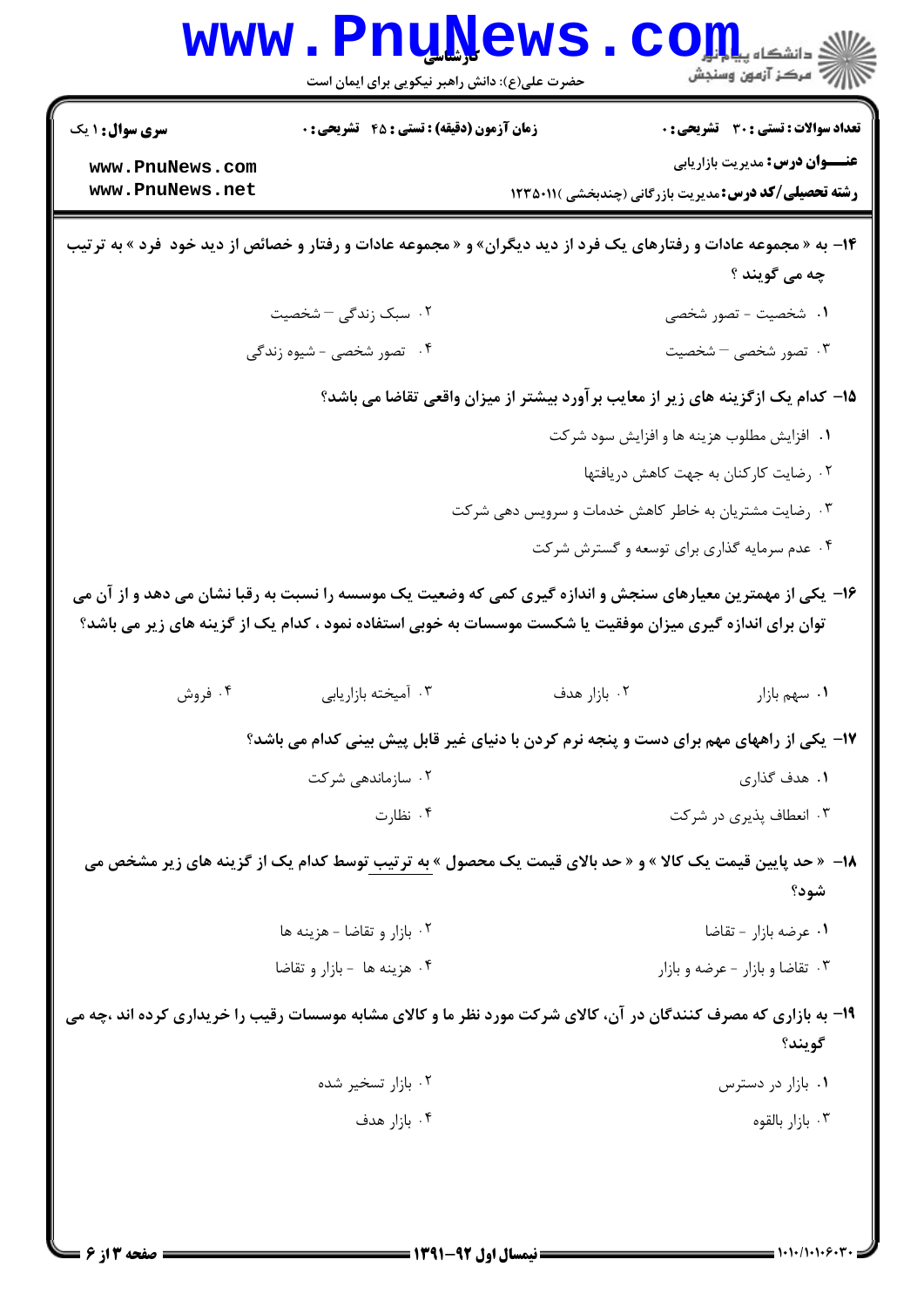|                                                                                                                                                                                               | www.PnuNews<br>حضرت علی(ع): دانش راهبر نیکویی برای ایمان است | الله دانشگاه پیام برای COM<br>الله مرکز آزمون وسنجش                                                                                                                                                      |  |  |
|-----------------------------------------------------------------------------------------------------------------------------------------------------------------------------------------------|--------------------------------------------------------------|----------------------------------------------------------------------------------------------------------------------------------------------------------------------------------------------------------|--|--|
| <b>سری سوال : ۱ یک</b>                                                                                                                                                                        | <b>زمان آزمون (دقیقه) : تستی : 45 تشریحی : 0</b>             | <b>تعداد سوالات : تستی : 30 ٪ تشریحی : 0</b>                                                                                                                                                             |  |  |
| www.PnuNews.com<br>www.PnuNews.net                                                                                                                                                            |                                                              | <b>عنـــوان درس:</b> مدیریت بازاریابی<br><b>رشته تحصیلی/کد درس:</b> مدیریت بازرگانی (چندبخشی )۱۲۳۵۰۱۱ (                                                                                                  |  |  |
| +۲- درکدام یک ازانواع مدلهای کمی پیش بینی ، که در حقیقت مدلهای احتمالی هستند بر روابط احتمالی موجود بین یک<br>متغیر وابسته ( یا پاسخ ) با یک یا چند متغیر مستقل ( یا پیش بین ) تا کید می شود؟ |                                                              |                                                                                                                                                                                                          |  |  |
|                                                                                                                                                                                               |                                                              | ۰۱ مدل پیش بینی اقتصاد سنجی                                                                                                                                                                              |  |  |
|                                                                                                                                                                                               |                                                              | ۰۲ مدل نمو هموار ساده                                                                                                                                                                                    |  |  |
|                                                                                                                                                                                               |                                                              | ۰۳ مدل پیش بینی بدون تغییر                                                                                                                                                                               |  |  |
|                                                                                                                                                                                               |                                                              | ۰۴ مدل پیش بینی با درصد تغییر                                                                                                                                                                            |  |  |
|                                                                                                                                                                                               |                                                              | ۳۱− « کالای تولید شده در بازار محدودی عرضه شده و مدیران بازاریابی از طریق مشاهده  واکنش مصرف کنندگان به پیش<br>بینی فروش می پردازند » توضیح کدام یک ازانواع مدلهای کیفی پیش بینی میزان فروش آتی می باشد؟ |  |  |
|                                                                                                                                                                                               | ۰۲ مدل دلفی                                                  | ۰۱ مدل بررسی قصد خریداران                                                                                                                                                                                |  |  |
|                                                                                                                                                                                               | ۰۴ مدل شبیه سازی آزمایش بازار                                | ۰۳ مدل تست بازار                                                                                                                                                                                         |  |  |
|                                                                                                                                                                                               |                                                              | 7۲- « نوع فروش »، « تنوع بازارهای موردفعالیت » ، « نوع منابع انسانی» و « میزان انعطاف پذیری » اجزاء کدام یک از عوامل<br>موثر درسازماندهی بازاریابی می باشند؟                                             |  |  |
|                                                                                                                                                                                               | ۲ . اهداف موسسه                                              | ۰۱ نیروهای داخل سازمان                                                                                                                                                                                   |  |  |
|                                                                                                                                                                                               | ۰۴ سبک های مدیریتی                                           | ۰۳ نیروهای خارجی                                                                                                                                                                                         |  |  |
|                                                                                                                                                                                               |                                                              | ۲۳- کدام یک ازانواع ساختارهای سازمانی واحد بازاریابی ، مختص موسساتی است که کالاهای متنوع با مارکها و علائم تجاری<br>متعددی تولید و عرضه می نمایند؟                                                       |  |  |
|                                                                                                                                                                                               | ۰۲ سازمان مديريت بازار                                       | ۰۱ سازمان عملیاتی                                                                                                                                                                                        |  |  |
|                                                                                                                                                                                               | ۰۴ سازمان مديريت محصول                                       | ۰۳ سازمان جغرافیایی                                                                                                                                                                                      |  |  |
|                                                                                                                                                                                               |                                                              | <b>۲۴</b> - کدام یک از گزینه های زیر از محاسن سازمان مدیریت محصول / مدیریت بازار ( ساختار سازمانی ماتریسی ) می باشد؟                                                                                     |  |  |
|                                                                                                                                                                                               |                                                              | ٠١ اثربخشي بيشتردرمحيطهاى متلاطم و نامطمئن                                                                                                                                                               |  |  |
|                                                                                                                                                                                               |                                                              | ۰۲ کاهش میزان هماهنگی و کنترل درسازمان                                                                                                                                                                   |  |  |
|                                                                                                                                                                                               |                                                              | ۰۳ ایجاد پیچیدگی وتضاد سازمانی                                                                                                                                                                           |  |  |
|                                                                                                                                                                                               |                                                              | ۰۴ هزینه بربودن و عدم انعطاف پذیری سازمانی                                                                                                                                                               |  |  |
|                                                                                                                                                                                               |                                                              |                                                                                                                                                                                                          |  |  |
|                                                                                                                                                                                               |                                                              |                                                                                                                                                                                                          |  |  |
|                                                                                                                                                                                               |                                                              |                                                                                                                                                                                                          |  |  |

 $=$  1+1+/1+1+۶+۲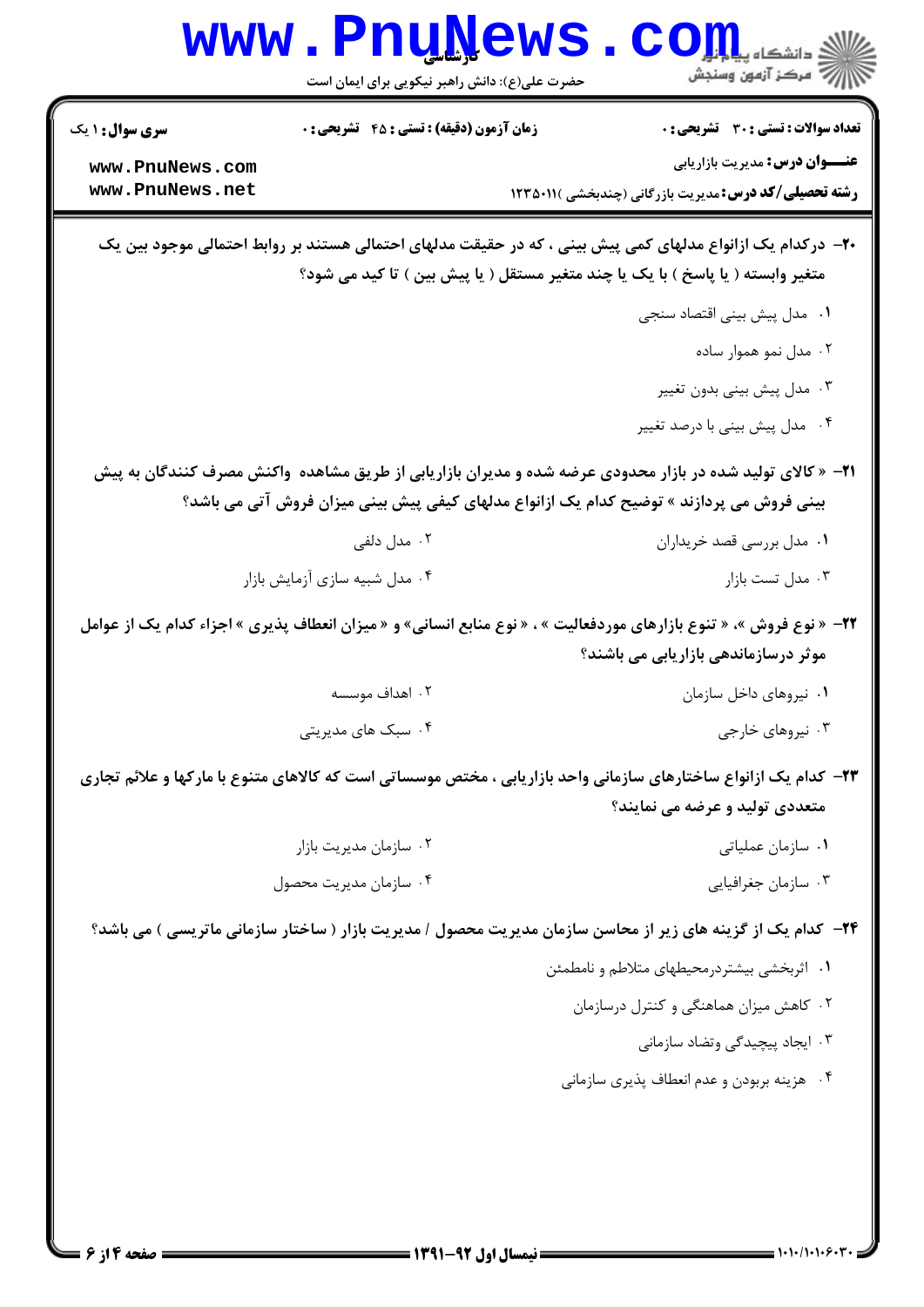

- ٠١. وجود برنامه مشخص براى اجرا و پياده نمودن
	- ۰۲ مقاومت های طبیعی انسان در مقابل تغییر
	- ۰۳ اولویت بندی درست اهداف به لحاظ زمانی
		- ۰۴ دخالت بیشتر مدیران مسئول اجرایی

۲۷- کدام یک از ویژگی های زیر باعث می شود که بیمه در زمره ی خدمات قرار گیرد؟

- ۰۱ قابلیت استاندارد کمتر
	- ۰۲ گذرا و موقتی بودن
	- ۰۳ غیرقابل ذخیره بودن
- ۰۴ تاثیرپذیری از افکار خریداران و فروشندگان بالقوه و بالفعل

۲۸– بازاریابان از کدام یک از گزینه های زیر به منظور تحت تاثیر قرار دادن خریداران بالقوه به هنگام معاملات استفاده می کنند که هم شامل پخش کنندگان و خرده فروشان کالاها و هم بانکها و موسسات بیمه می باشد؟

۰۴ کانالهای خرید ۰۳ کانالهای ا<sub>د</sub>تباطی ۰۲ کانالهای توزیع ۰۱ كانالهای فروش

## ۲۹- اولین و اصلی ترین وظیفه بسته بندی کدام یک از گزینه های زیر است؟

۰۲ سازگاری با تبلیغات و توزیع کالا ٠١ مشترى پسند نمودن محصول ۰۴ افزایش آگاهی مشتری از محصول ۰۳ نگهداری و حفاظت از محصول